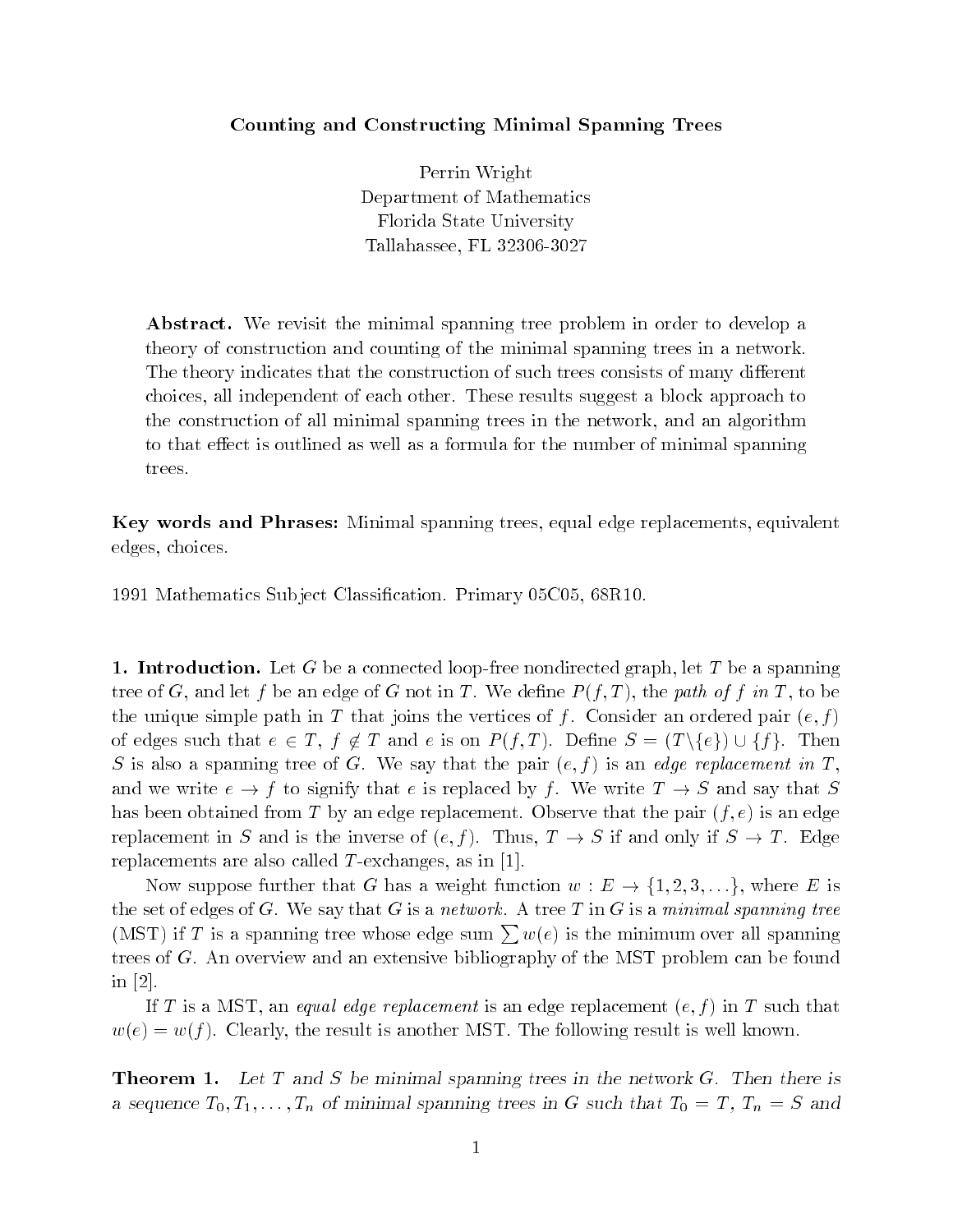$T_i \rightarrow T_{i+1}$  is an equal edge replacement for each i.

**Corollary 1.1.** Any two minimal spanning trees in  $G$  have the same spectrum of edge weights, i.e., have the same number of edges of weight  $k$ , for each  $k$ .

This author does not know the origin of Theorem 1. A version of it appears as an exercise in [4]. Corollary 1.1, in spite of its obvious appeal and impact, is not mentioned in the textbooks. The corollary suggests that it might be possible to partition the process of constructing an MST, and we will explore such a partitioning in this paper.

Proof of Theorem 1. Let k be the smallest positive integer such that T has an edge of weight k not in S. Thus, on all edges of weight less than k, T and S coincide. Let  $e \in T$ ,  $\sim$  62  $\sim$  82  $\sim$  62  $\sim$  62  $\sim$  62  $\sim$  62  $\sim$  62  $\sim$  62  $\sim$  62  $\sim$  62  $\sim$  62  $\sim$  62  $\sim$  62  $\sim$  62  $\sim$  62  $\sim$  62  $\sim$  62  $\sim$  62  $\sim$  62  $\sim$  62  $\sim$  62  $\sim$  62  $\sim$  62  $\sim$  62  $\sim$  62  $\sim$  62  $\sim$  62  $\sim$ 

In  $S \cup \{e\}$  a cycle is formed by e and the path  $P(e, S)$ . Every edge on this cycle has weight  $\leq k$ ; otherwise, we could replace some edge in S by e to obtain a spanning tree with smaller edge sum, contrary to hypothesis. Some edge on  $P(e, S)$  must have weight exactly equal to k; for if all edges of  $P(e, S)$  had smaller weights they would belong to T as well, and  $\{e\} \cup P(e, S)$  would be a cycle in T. Furthermore, at least one of the edges of weight k on  $P(e, S)$  must not belong to T, for the same reason.

Choose an edge f on  $P(e, S)$  such that  $f \notin T$  and  $w(f) = k$ . Then  $(e, f)$  is an equal edge replacement from  $S_1$  to S, where  $S_1 = (S \setminus \{f\}) \cup \{e\}$ . But  $S_1$  is a MST with more edges in common with  $T$  than  $S$ . The proof follows by downward induction on the number of edges of T not in S.

We glean two properties from this proof for future reference:

- (1) If the edge f does not belong to the MST T, then all edges of  $P(f,T)$  have weight  $\leq w(f)$ .
- (2) If  $f \in T_0$  and  $f \in T_n$ , then the sequence  $T_0 \to T_1 \to \ldots \to T_n$  may be chosen so that  $f \subset \pm i$  is each i.

2. Property E and electability. Let f be an edge of G and let T be a MST of G. We say that f has *Property*  $E(T)$  if either  $f \in T$  or the path  $P(f,T)$  contains an edge q with  $w(g) = w(f).$ 

Property  $E(T)$  appears to depend on the choice of the tree T, but the next two lemmas show otherwise.

**Lemma 2.1.** Property  $E(T)$  is invariant under equal edge replacements; that is, if f has Property  $E(T)$  and if  $T \to S$  is an equal edge replacement, then f has Property  $E(S)$ .

**Proof.** We must show that f has Property  $E(S)$ . There are two cases. Case 1. f is involved in the edge replacement. If  $f \in T$ , then f is replaced by an edge e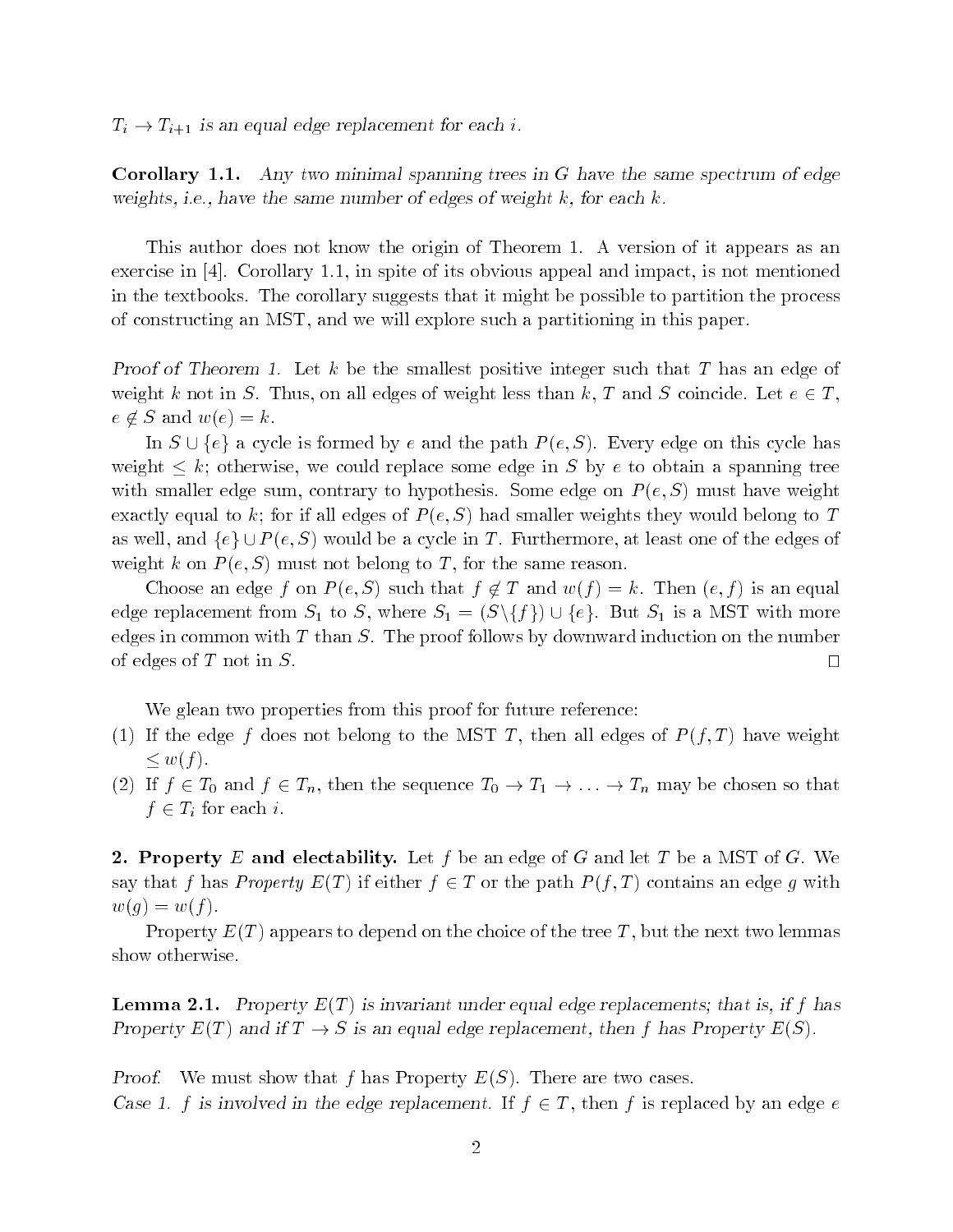such that  $w(e) = w(f)$ . Then e is on  $P(f, S)$ , so f has Property  $E(S)$ .

If  $f \notin T$ , then f replaces some edge of T and therefore  $f \in S$ . Thus f has Property  $E(S)$ .

Case 2. f is not involved in the edge replacement. If  $f \in T$ , then  $f \in S$  also, since f is not the edge replaced.

If  $f \notin T$ , then the path  $P(f,T)$  contains an edge g with  $w(g) = w(f)$ . Let  $(e, e')$  be the edge replacement from T to S. If e is not on  $P(f,T)$ , then  $P(f,S) = P(f,T)$ , and there is nothing to prove.

If e belongs to  $P(f,T)$ , we must compute  $P(f,S)$  (see Figure 1):

$$
P(f, S) = P(f, T) \cup P(e', T) \cup \{e'\} \setminus P(f, T) \cap P(e', T).
$$

Observe that  $P(T,T) \sqcup P(e',T)$  is a simple arc whose edges include e and perhaps others, but not e.  $(\Pi \ P)/T$   $\Pi$  if  $P$  (e , I ) were not a simple arc, then  $P$  (i, I )  $\cup$   $P$  (e , I ) would contain a cycle, which cannot occur in  $T$ .)



**Figure 1.** The relationship between  $P(T, S)$ ,  $P(T, I)$  and  $P(e, I)$ .

Since  $e \in P(f,T)$ , we have by property (1) that  $w(e) \leq w(f)$ . There are two subcases: (a)  $w(e) = w(f)$ .

In this case, e is the desired edge, since  $e \in F(f, S)$  and  $w(e) = w(e) = w(f)$ . (b)  $w(e) < w(f)$ .

In this case, since  $(e, e$  ) is an equal edge replacement, every edge on  $P(e, I)$  has weight  $\leq w(e) = w(e)$ . In particular, the edges of  $P(f, I) \sqcup P(e, I)$  have weight strictly less than  $w(f)$ , and thus g is not among them. Therefore  $g \in P(f, S)$ .

In all cases, either  $f \in S$  or  $P(f, S)$  contains an edge of weight  $w(f)$ . Thus, f has Property  $E(S)$ .

**Lemma 2.2.** If the edge f has Property  $E(T)$  for some minimal spanning tree T, then  $f$  has report  $f$   $\omega$  ( $\omega$ ) for an arbitrary minimal spanning tree  $\omega$ .

*Proof.* Suppose f has Property  $E(T)$ . Let S be another MST. By Theorem 1, there is a sequence of equal edge replacements from T to S. By Lemma 2.1, f has Property  $E(S)$ .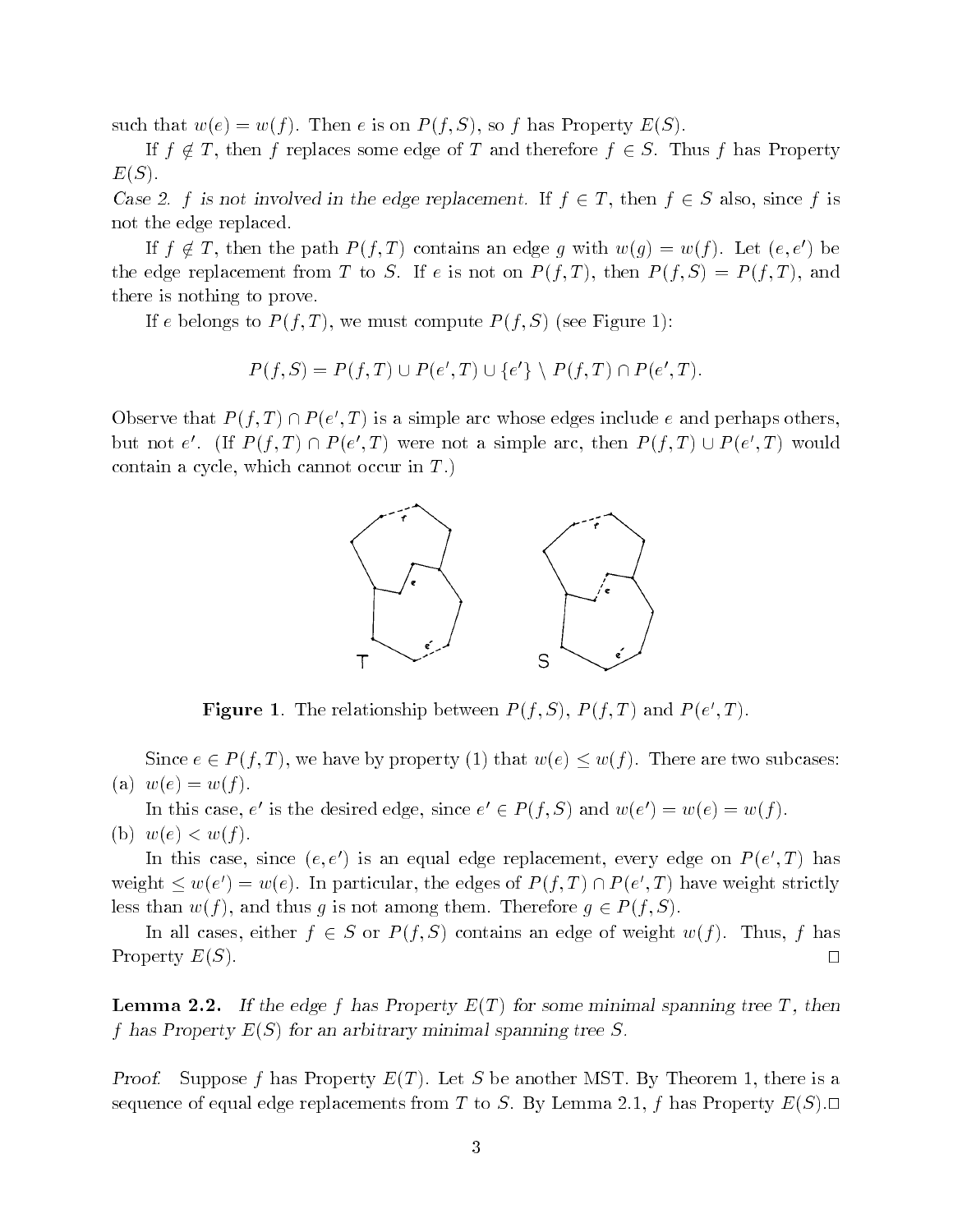By virtue of Lemma 2.2 we may now generalize the notation  $E(T)$  and say that the edge f has Property E if for some (all) T, f has property  $E(T)$ .

An edge  $e$  in  $G$  is electable if  $e$  belongs to some MST.

**Theorem 2.** The edge  $e$  is electable if and only if  $e$  has Property E.

Proof. If e is electable, then e belongs to a MST and hence has Property  $E$ .

If e has Property  $E$ , then for any MST  $I$ , either  $e \in I$  or there is an edge  $e$  of equal weight on  $P(e, I)$ . If  $e \in I$ , e is electable. If  $e \notin I$ , then we can replace e by e to obtain another MST S such that  $e \in S$ . Again, e is electable.  $\square$ 

Theorem 2 provides a conclusive test for electability. To test the edge  $e$ , it is necessary only to examine a single MST T to determine whether e has Property  $E(T)$ . Nonelectable edges can be deleted from <sup>G</sup> at once, as they will never appear in an MST.

**3. Equivalent edges.** We define an equivalence relation  $\sim$  on the electable edges of G: e  $f$  if and only if  $e$   $f$  or there exists a sequence  $\pm 0$   $i + 1$   $i + 1$   $\pm 1$  or equal edge. replacements transforming  $e$  into  $f$ .

The relation  $\sim$  is clearly reflexive and symmetric. If  $e \sim f$  and  $f \sim q$ , then there are sequences  $T_0 \to T_1 \to \ldots \to T_n$  and  $S_0 \to S_1 \to \ldots \to S_m$  transforming e to f and f to g, respectively. By Theorem 1 and property (2), there is a sequence  $T_n \to \ldots \to S_0$  leaving f fixed. The composition of these sequences establishes that  $e \sim g$ , and thus  $\sim$  is transitive. Let [e] denote the equivalence class of e under  $\sim$ .

**Theorem 3.** Over all minimal spanning trees of  $G$ , the number of edges from [e] is constant.

**Proof.** If T and S are MSTs, then there is a sequence of equal edge replacements from T to S. Each equal edge replacement replaces an edge by another edge in the same equivalence

Consequently, we define  $i([e])$  to be the number of edges of  $[e]$  which must be included in every MST. This number is well defined, by Theorem 3. We then obtain the following refinement of Corollary 1.1, whose proof is immediate.

**Corollary 3.1.** If  $(n_1, n_2, \ldots, n_{\text{max}})$  is the edge weight spectrum for minimal spanning trees in  $G$ , then for each  $k$ , we have

$$
n_k = \sum i([e]),
$$

where the sum is taken over all equivalence classes of edges of weight  $k$ .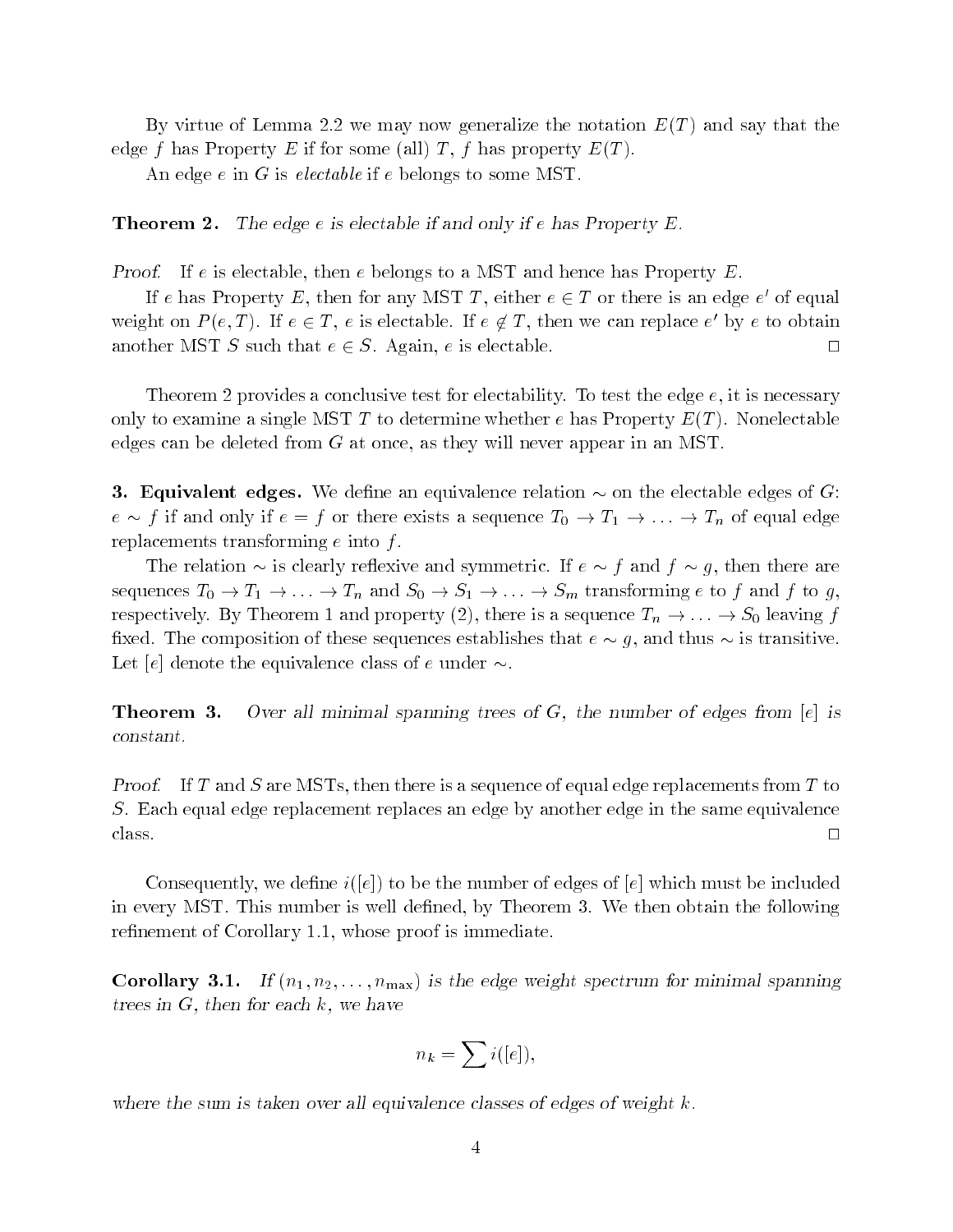At this point we observe that although precisely  $i(|e|)$  edges from  $|e|$  must be included in any MST, we are not at liberty to choose these edges arbitrarily. Figure 2 provides an illustration of this constraint. The network  $G$  has five edges, all of weight 2, and all in the same class. Every MST must contain exactly three of these edges, but not every subset with three edges can be chosen.



Figure 2. Not every subset with three edges is a choice.

For a given class [e], we say that a subset  $\{e_1, e_2, \ldots, e_r\}$  of [e] is a *choice* from [e] if there is some MST T such that  $T \cap [e] = \{e_1, e_2, \ldots, e_r\}$ . By the preceding discussion, r = i([e]). The next main structure is our maintain structure for main the structure that the structure is choices from [e] are freely interchangeable.

**Theorem 4.** Let  $\{e_1, e_2, \ldots, e_r\}$  and  $\{f_1, f_2, \ldots, f_r\}$  be two choices from [e]. Let T be a MST containing  $\{e_1, e_2, \ldots, e_r\}$ . Then

$$
(T \setminus \{e_1, e_2, \ldots, e_r\}) \cup \{f_1, f_2, \ldots, f_r\}
$$

is also a MST.

The next lemma is the key to the proof of Theorem 4.

**Lemma 4.1.** Let  $I \rightarrow S \rightarrow R$  consist of the equal edge replacements  $(e, f)$  and  $(e, f)$ , respectively. If e and e belong to different equivalence classes, then the replacements can be performed in reverse order, to obtain  $T \to S' \to R$ .

Proof of Lemma 4.1.

Case 1.  $w(e) = w(e') = \kappa$ . The first replacement  $(e, f)$  replaces e by f across the cycle  ${f} \cup P(f,T)$ , all of whose edges of weight k belong to [e] (because each of them can be replaced by  $\jmath$ ). Likewise, the second replacement (e ,  $\jmath$  ) replaces e  $\lnot v$   $\jmath$  across the cycle  $\{f \} \cap \{f \mid f \in F(j_1, \mathcal{S})\}$ , all of whose edges of weight k belong to  $|e|$ . Since  $|e|$   $\Box$   $\Box$   $e| = \psi$ , the intersection of these two cycles either has no edges or has edges only of weight  $\lt k$ . In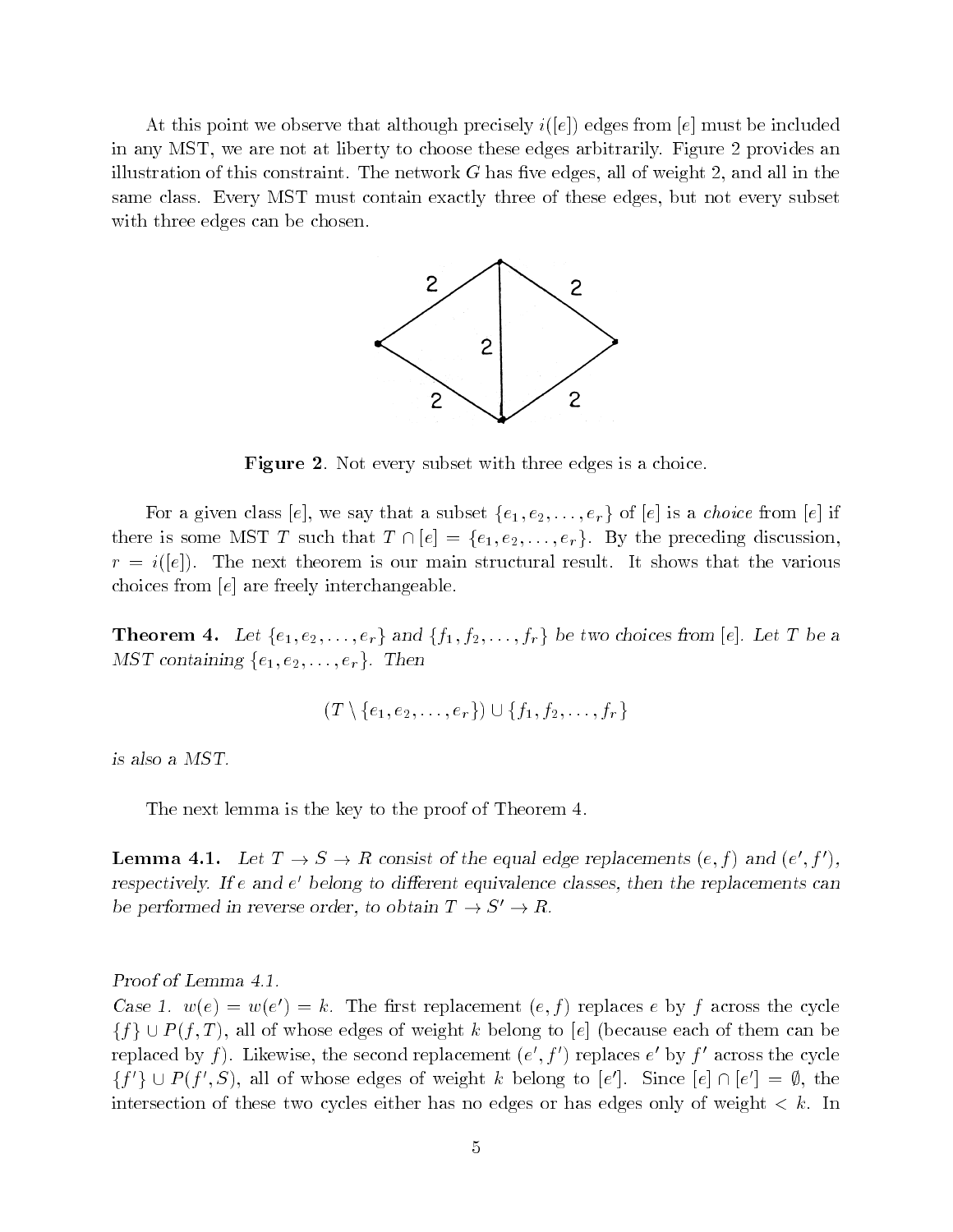particular,  $f' \notin \{f\} \cup P(f,T)$  and  $f \notin \{f' \} \cup P(f',S)$ . Thus, the replacements can be performed in reverse order (see Figure 3a).



**Figure 3.** (a) In the tree T, the intersection of the two cycles consists of edges of lower weight only. (b) In  $T$ , the intersection of the cycles may contain  $f$ .

Case 2.  $w(e) \leq w(e)$ . The replacement  $(e, f)$  replaces e by f across the cycle  $\{f\} \cup F(f, T),$ and neither  $e$  -nor  $f$  -belong to this cycle because of their greater weight (property (1)). The replacement  $(e, f)$  replaces e by f across the cycle  $\{f \} \cup F(f, S)$ , which may contain f, but not  $e$  because  $e \notin S$  and  $e \neq f$  . If  $F(f \setminus S)$  does not contain f, the order of replacement can be reversed. If  $P(T, S)$  contains f,  $P(T, S) \sqcup P(e, S)$  is a simple arc containing  $f$  (a disconnected intersection would produce a cycle in  $S$ ). Then

$$
P(f',T) = P(f',S) \cup P(e,S) \cup \{e\} \setminus P(f',S) \cap P(e,S).
$$

(see Figure 3b.) Also,  $e \in F(f, I)$  because  $e \in F(f, S)$ , and  $e \notin F(e, S)$  by property (1). Thus we may perform the replacement  $(e, f)$  in T to obtain  $S = (T \setminus \{f\} \setminus \cup \{e\})$ .

Now  $f \notin S'$  because  $f \notin T$ , but  $e \in S'$  and e belongs to  $P(f, S')$ , because  $P(f, S') =$  $P$  (f, I ). The replacement (e, f) can now be performed in S- to obtain  $R$ .

Case 3.  $w(e) \leq w(e)$ . Consider the inverse sequence  $R \to S \to I$ . Apply the argument of Case 2 to reverse the order of replacement, obtaining  $R \to S' \to T$ . Then invert the sequence once again.  $\Box$ 

Proof of Theorem 4. Let T' be a MST containing  $\{f_1, f_2, \ldots, f_r\}$ . By Theorem 1 there is a sequence  $T_0 \to T_1 \to \ldots \to T_n$  of equal edge replacements such that  $T_0 = T'$  and  $T_n = T$ . By Lemma 4.1 we may assume that this sequence has been chosen so that the replacements involving edges of  $e$  are done last.

Let  $T_m$  be the last tree in the sequence before the replacements involving the edges of [e] are done. Then  $T_m$  agrees with T on all edges from all equivalence classes except [e], and  $T_m$  contains the choice  $\{f_1, f_2, \ldots, f_r\}$  from [e]. Thus,  $T_m = (T \setminus \{e_1, e_2, \ldots, e_r\}) \cup$  ${f_1, f_2, \ldots, f_n}$ , which is a MST as asserted.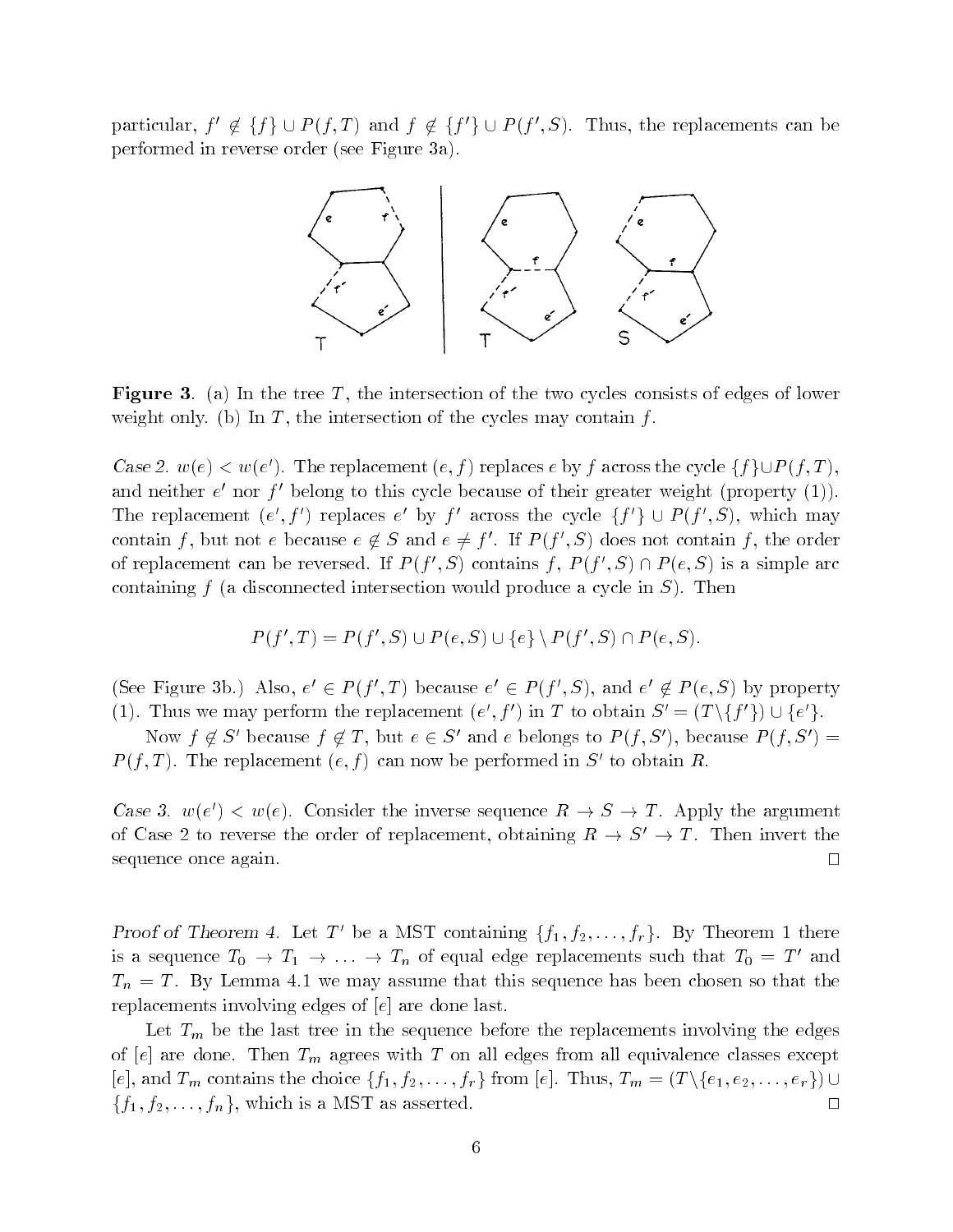For a given class [e], define  $c([e])$  to be the number of choices from [e].

**Corollary 4.1.** The number of minimal spanning trees in G is the product  $\prod c([e])$ , where the product is taken over all equivalence classes  $[e]$  of electable edges in G.

4. An algorithm. Theorem 4 provides a strategy for generating all the minimal spanning trees in a network. Since choices from different equivalence classes are independent of each other, it is sufficient to determine the choices from each class and then combine them in all possible ways.

Kruskal's algorithm [3] for finding a MST proceeds by choosing an unchosen edge of lowest weight in <sup>G</sup> that does not form a cycle with the chosen edges, and continuing until no more edges can be chosen. Kruskal's algorithm leaves the impression that the process of constructing minimal spanning trees is a sequential one. Theorem 4 indicates the opposite: MSTs are constructed in independent blocks.

We can now state a macroversion of Kruskal's algorithm as follows.

- 1) Choose any MST T. Use T to test all edges of G for Property  $E(T)$ , and hence for electability. Delete the nonelectable edges of  $G$ .
- 2) Determine the equivalence classes  $[e]$  of electable edges. For each class  $[e]$ , determine  $i([e])$  from inspection of T.
- 3) For each class  $[e]$ , determine the choices from  $[e]$ .
- 4) Arbitrarily combine these choices, one from each equivalence class, to produce all  $MSTs$  in  $G$ .

In order to make this into a workable algorithm, it is first necessary to elaborate on steps 2) and 3).

Regarding 2), more work must be done before we can determine the classes  $[e]$  by working with the chosen tree T. We first define another equivalence relation  $\sim_T$  that is defined in terms of T, and we then prove in Theorem 5 that  $\sim_T$  is the same relation as  $\sim$ .

For a given MST T and for each electable edge g of weight k not in T, define  $X(g)$ to be the set consisting of g together with the edges of weight k on  $P(g,T)$ . Then  $X(g)$ contains g and all the edges that can be replaced by g in a single equal edge replacement in T.<br>Define an equivalence relation  $\sim_T$  on the electable edges of G as follows:  $e \sim_T f$  if

and only if  $e = f$  or e and f belong to the same transitivity class of the sets  $X(q)$ . The relation  $\sim_T$  apparently depends on the choice of the tree T, but we now show that is not the case.

**Theorem 5.** For every minimal spanning tree T,  $\sim_T = \sim$ .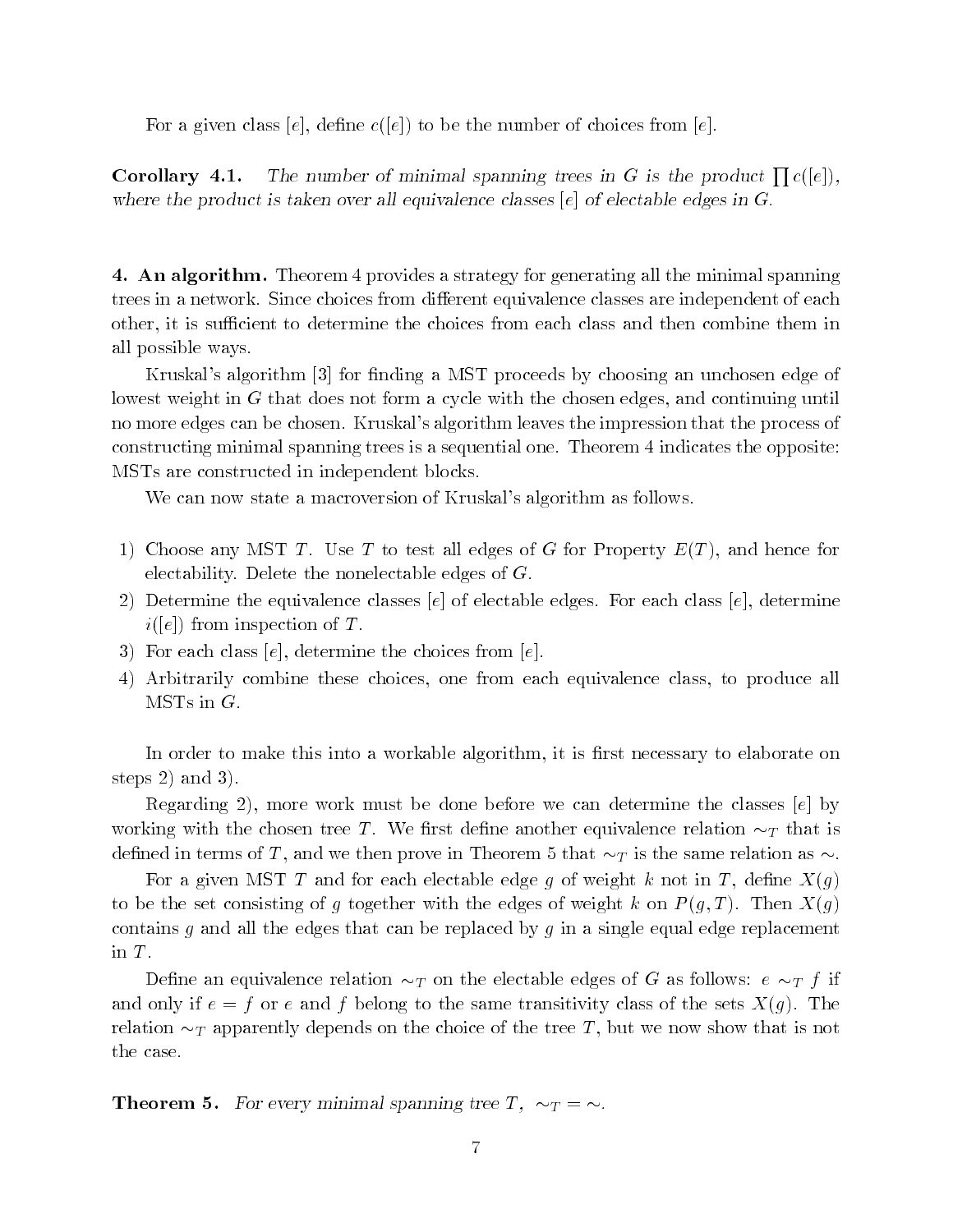The significance of Theorem 5 is that the relation  $\sim$ , which is defined without reference to a specific tree, can be computed from any specific tree  $T$ . This means that step 2) of the algorithm can be executed with reference to the tree  $T$  chosen in step 1), as follows:

2') For each edge  $g \notin T$ , list the  $X(g)$  and compute their transitivity classes. These transitivity classes are equivalence classes under  $\sim_T$ , hence under  $\sim$ . If e is an edge of T that belongs to no set  $X(q)$ , then  $[e] = \{e\}$ , and e must belong to every MST.

The next lemma is needed to prove Theorem 5.

**Lemma 5.1.** Let  $(a, b)$  be an equal edge replacement from T to S. Let e, f be edges of G. Then  $e \sim_T f \Rightarrow e \sim_S f$ . Consequently, the relation  $\sim_T$  is the same for all minimal spanning trees.

Proof. If  $e \sim_T f$  and  $e \neq f$ , then there is a sequence  $\{g_1, g_2, \ldots, g_m\}$  of edges not in T such that  $e \in X(g_1), f \in X(g_m)$  and  $X(g_i) \cap X(g_{i+1}) \neq \emptyset$ . Furthermore,  $a \in T$  and  $b \notin T$ . Let  $k = w(e) = w(f) = w(g_i)$ .

We will use the notation  $Y(g)$  for the set  $\{g\} \cup P(g, S)$  in the tree S, in parallel with the notation  $X(g)$  used for the tree T.

The proof proceeds by induction on m.

If  $m = 1$ , then both e and f belong to  $X(g_1)$ . Suppose first that  $b = g_1$ . Then  $w(a) = w(b) = k$ , and  $a \in X(g_1)$ . (The edge a may be either e or f.) Do the replacement  $(a, g_1)$  to obtain the tree S. Then  $Y(a)$  consists of a together with the edges of weight k on  $P(a, S)$ , which is the same as  $X(g_1)$ , and both e and f belong to  $Y(a)$ . Thus,  $e \sim_S f$ .

Next, suppose that  $b \neq g_1$  and  $w(a) = w(b) = k$ . If  $a \notin X(g_1)$ , then  $Y(g_1) = X(g_1)$ , and thus  $e \sim_S f$ . If  $a \in X(g_1)$ , consider the sets  $Y(a)$  and  $Y(g_1)$ , whose intersection contains b. (See Figure 4.) All edges on  $P(g_1,T)$  are now either on  $P(g_1,S)$  or  $\{a\} \cup P(a, S)$ . In particular, e and f belong to  $Y(g_1) \cup Y(a)$ , and  $b \in Y(g_1) \cap Y(a)$ . By definition of  $\sim_S$ , e S <sup>f</sup> .



**Figure** 4. In the tree T, both e and f belong to  $X(g_1)$ . In S, e and b belong to  $Y(a)$ , and  $f$  and b belong to  $f$  (g1).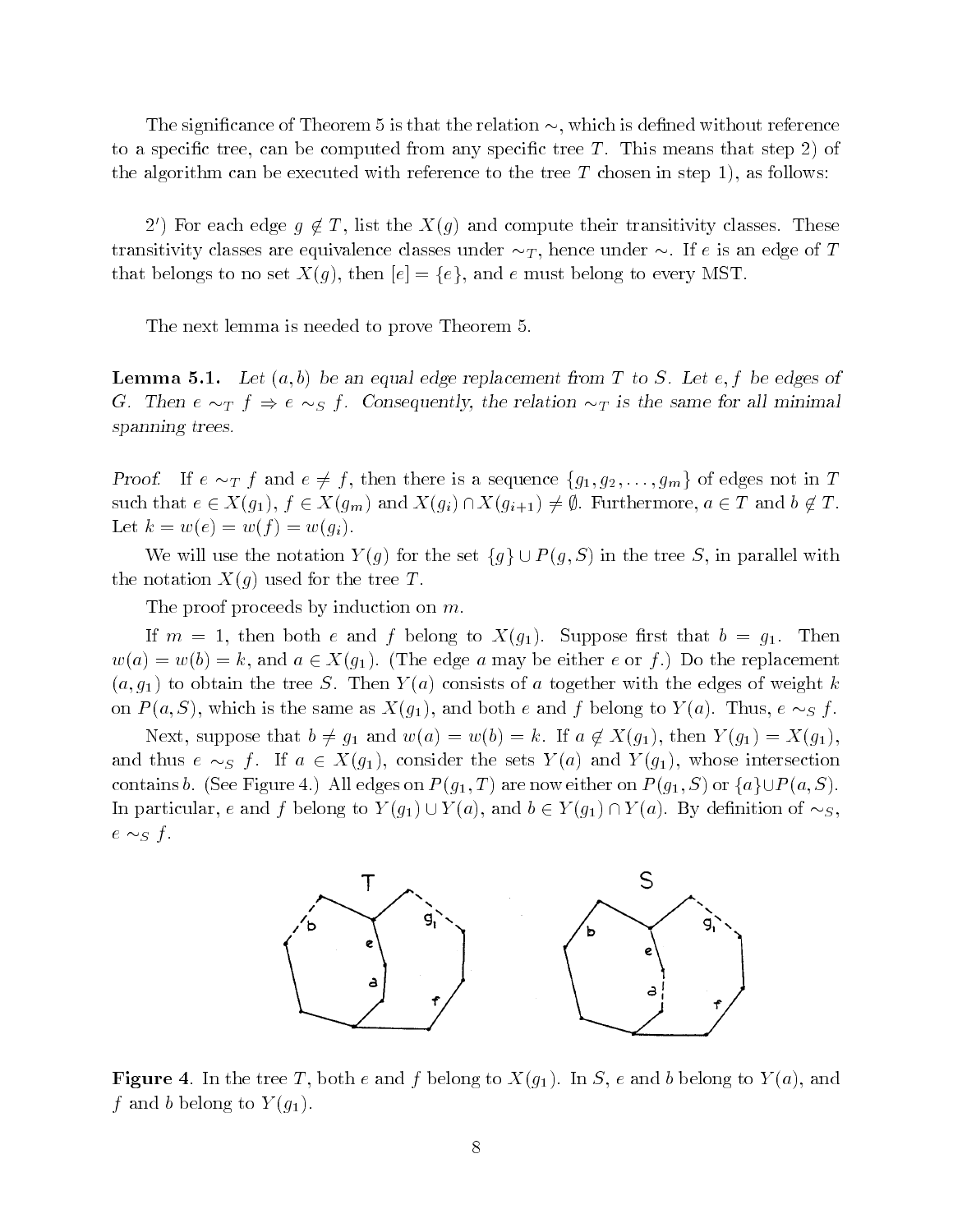Finally, suppose that  $w(a) = w(b) \neq k$ . If  $w(a) = w(b) < k$ , then  $P(a, S)$  contains only edges of weight  $\leq w(a)$ , and hence e and f do not belong to  $P(a, S)$ , nor are they equal to a. Thus, e and f belong to  $P(g_1, S)$  and hence to  $Y(g_1)$ , so  $e \sim_S f$ .

If  $w(a) = w(b) > k$ , then  $Y(g_1) = X(g_1)$  and again  $e \sim_S f$ .

This establishes Lemma 5.1 for the case  $m = 1$ .

Assume inductively that the statement  $e \sim_T f \Rightarrow e \sim_S f$  holds whenever the relation e T <sup>f</sup> is established by a sequence of length less than m. For the chosen sequence  $\{g_1, g_2, \ldots, g_m\}$ , select  $e \in \Lambda(g_{m-1}) \sqcup \Lambda(g_m)$ . Then  $e \sim_T e$ , and by the inductive hypothesis,  $e \sim_S e$ . It remains to show that  $e \sim_S f$ . But  $e \sim_T f$ , and both  $e$  and  $f$ belong to a single  $A(g)$ , namely  $A(g_m)$ . By the proof for  $m = 1$ , we have  $e \sim_S f$ . Thus  $\sim$   $\sim$   $\sim$   $\sim$   $\sim$ 

By induction,  $e \sim_T f \Rightarrow e \sim_S f$  holds for any pair  $e, f$  of edges in G.

The converse  $e \sim_S f \Rightarrow e \sim_T f$  is also true, because  $(b, a)$  is an equal edge replacement from  $S$  to  $T$ .

Finally, if  $T$  and  $S$  are arbitrary MSTs, there is a sequence of equal edge replacements from T to S. Consequently,  $\sim_T = \sim_S$ . This completes the proof of Lemma 5.1.  $\Box$ 

Proof of Theorem 5. Given a minimal spanning tree T and edges  $e, f$  such that  $e \sim_T f$ , then if  $e \neq f$  there exists a sequence  $\{g_1, g_2, \ldots, g_m\}$  of edges not in T such that  $e \in X(g_1)$ ,  $f$   $\in$   $\mathbb{R}$ (gin) and  $\mathbb{R}$  if  $\mathbb{R}$  if  $\mathbb{R}$  if  $\mathbb{R}$  is the subset of  $\mathbb{R}$  . The edge of  $\mathbb{R}$  $x_i \in X(g_i) \cap X(g_{i+1})$ . For each i, each element  $g \in X(g_i)$  satisfies  $g \sim g_i$ , since if  $g \neq g_i$ , the replacement  $(g, g_i)$  can be done in T. Consequently,  $e \sim x_1 \sim x_2 \sim \ldots \sim x_{n-1} \sim f$ .

Conversely, suppose that  $e \sim f$ . Let  $(a, b)$  be an equal edge replacement in some MST S. Then  $a \in X(b)$ , hence  $a \sim_S b$ . Since  $e \sim f$ , there is a sequence  $T_0 \to T_1 \to \ldots \to T_n$  of equal edge replacements transforming e into f. For each i, let  $e_i$  be the image of e under the composition  $T_0 \to T_1 \to \ldots \to T_i$ . Then  $e \sim_{T_0} e_1 \sim_{T_1} e_2 \sim_{T_2} \cdots \sim_{T_{n-1}} e_n = f$ . By Lemma 5.1, all these relations are equal to  $\sim_T$ , so  $e \sim_T f$ .

Therefore,  $\sim_T = \sim$ , and Theorem 5 is proved.

There are two different routes to the execution of step 3) in the algorithm. First, consider the class [e], and let  $k = w(e)$ . Let H be the subgraph of T consisting of the edges of weight  $\leq k - 1$ . For each subset of  $[e]$  with  $i([e])$  edges, determine whether this subset forms a cycle with the edges of  $H$ . If not, this subset is a choice. This route shares the spirit of Kruskal's algorithm, since it tests for cycles at each stage.

The second route begins with the whole tree  $T$  and removes the edges belonging to the class [e] to obtain a subgraph H'. For each subset of [e] with  $i([e])$  edges, form the union with  $H'$  and test for connectedness. If connected, this subset is a choice. This route may be the more economical, since testing for connectedness is easier than testing for cycle formation.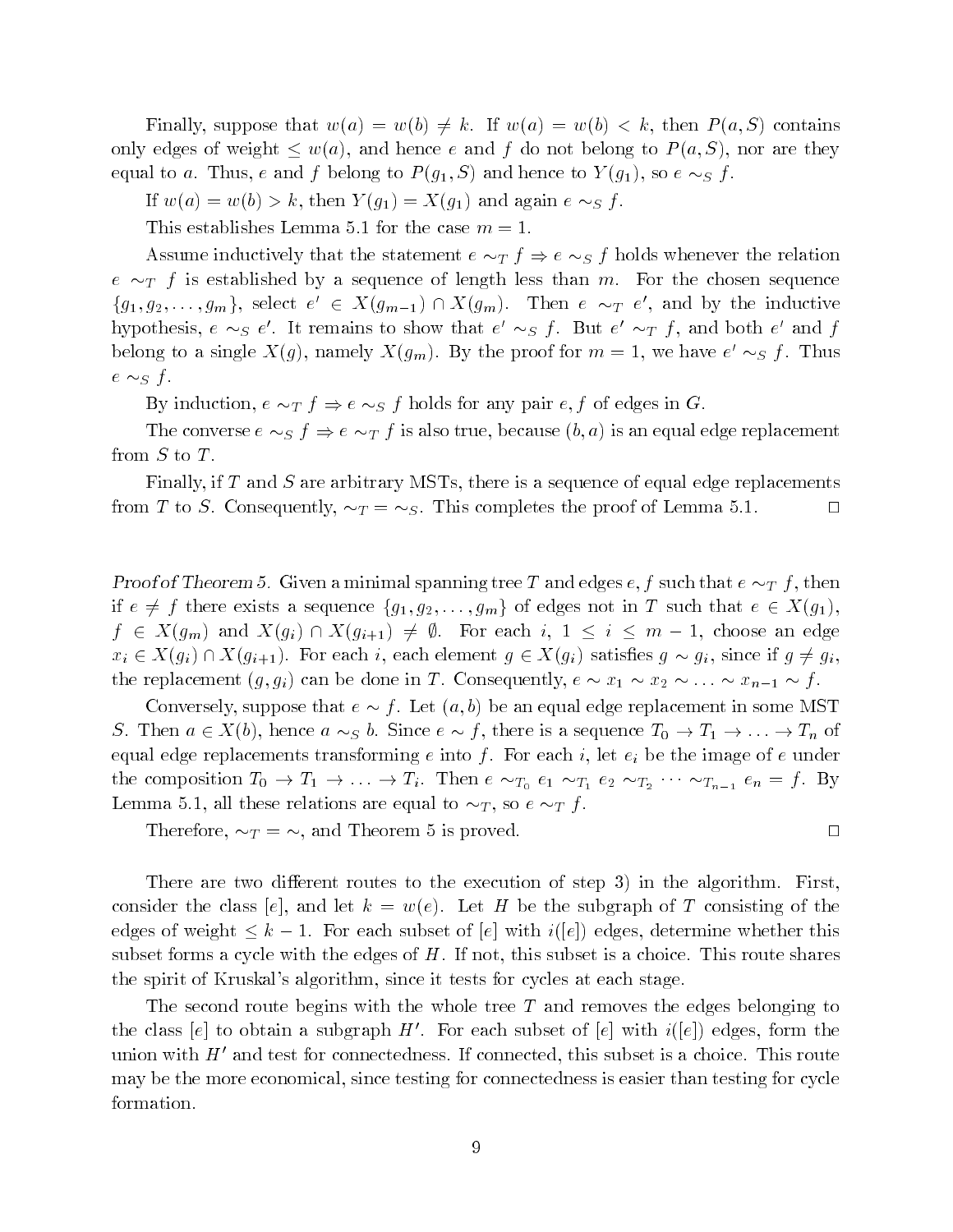5. An example. The following simple example illustrates the workings of the algorithm. In the network <sup>G</sup> shown in Figure 5, the edges are given a letter name and a weight. We arbitrarily select the tree T as shown and observe that the edges  $e, f$  and m are not electable, deleting them from the graph. The edges c, h and  $\ell$  are electable and are indicated by the dotted lines.



**Figure 5.** The MST  $T$  and other electable edges.

We compute the sets

$$
X(c) = \{c, a, j, k\}
$$

$$
X(h) = \{h, d\}
$$

$$
X(\ell) = \{\ell, b, d\}
$$

to obtain the equivalence classes

| $[n] = \{n\}$             |       |
|---------------------------|-------|
| $[s] = \{s\}$             |       |
| $[a] = \{a, c, j, k\}$    | $w=1$ |
| $[p] = \{p\}$             |       |
| $[q] = \{q\}$             |       |
| $[g] = \{g\}$             |       |
| $[r] = \{r\}$             | $w=2$ |
| $[b] = \{b, d, h, \ell\}$ | $w=3$ |

For each of the singleton classes, the inclusion number  $i$  and the choice number  $c$  are both equal to 1.

In [a], we have, by inspection of T, that  $i([a]) = 3$ . Any three edges form a choice, so  $c([a]) = {4 \choose 3} = 4.$ 

In [b], we have  $i([b]) = 2$ . There are  $\binom{4}{2} = 6$  subsets with 2 elements, but  $\{d, h\}$  is not a choice. Thus  $c([b]) = 5$ .

Observe that if we use the first method for determining the choices from  $[b]$ , the subset  $\{d, h\}$  is eliminated because it creates a cycle with edges of lower weight in T. In the